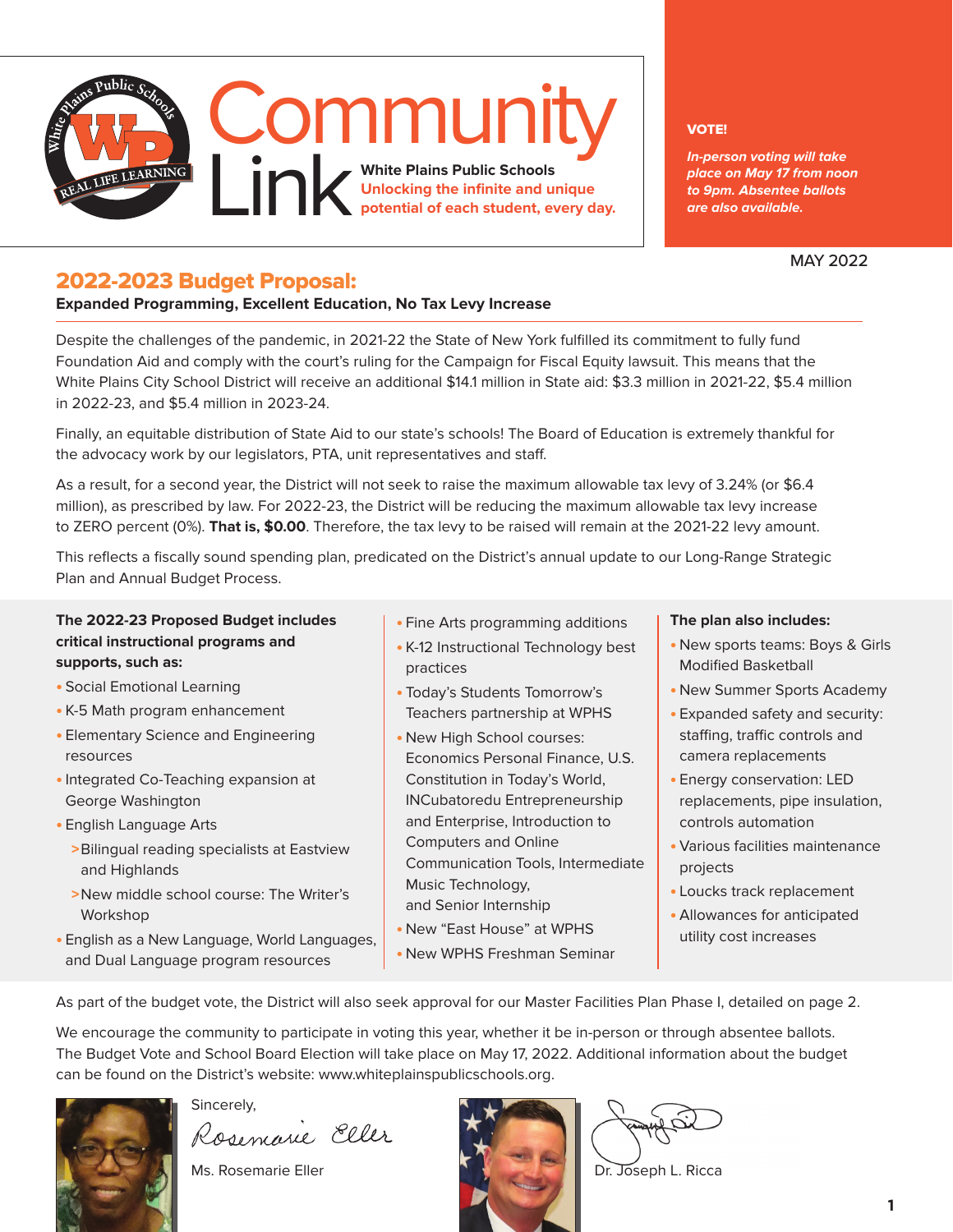# Bond Vote and Capital Reserve Authorization

| Ventilation,<br><b>Filtration &amp;</b><br><b>Air Conditioning</b>                               | FUNDING: Federal & State Grants - \$13.65 million and the<br>request to use 2019 Capital Reserve Funds for \$12.65 million                                                                                                                                                                                                                                                                                                                                                                                                                                                                                                                                                                                                                                                   | Zero cost to<br>the taxpayer                                                                                                                              |
|--------------------------------------------------------------------------------------------------|------------------------------------------------------------------------------------------------------------------------------------------------------------------------------------------------------------------------------------------------------------------------------------------------------------------------------------------------------------------------------------------------------------------------------------------------------------------------------------------------------------------------------------------------------------------------------------------------------------------------------------------------------------------------------------------------------------------------------------------------------------------------------|-----------------------------------------------------------------------------------------------------------------------------------------------------------|
| <b>High School</b><br><b>Track</b><br><b>Replacement</b>                                         | <b>FUNDING: 2022-23 General Fund Operations Budget for</b><br>\$1.5 million                                                                                                                                                                                                                                                                                                                                                                                                                                                                                                                                                                                                                                                                                                  | Zero cost to<br>the taxpayer                                                                                                                              |
| Renovations,<br>Improvements &<br><b>Educational</b><br><b>Program Space</b>                     | FUNDING: Request to use 2019 Capital Reserve Funds for<br>\$11.4 million and the authorization to issue Serial Bonds for<br>\$60 million for the following:<br>• Church Street: Library Innovation Lab, Corridor, ADA,<br>Cafeteria/Kitchen upgrades<br>• George Washington: Gym Ventilation, Cafeteria/Kitchen upgrades<br>• Mamaroneck Avenue: Library Innovation Lab, Corridor, ADA,<br>Roof, Cafeteria/Kitchen upgrades<br>• Ridgeway: Innovation Lab, Cafeteria/Kitchen upgrades<br>• Eastview: Innovation Lab<br>• Rochambeau: Building-Wide Interior Renovations, Air Handler<br>replacement, Boiler Plant upgrades, Cafeteria/Kitchen upgrades<br>• Replacement of Dammann House with NEW High School<br>Addition - New Program Space: Life Skills, Vocational, SEL, | <b>Tax Neutral</b><br>to Taxpayers<br>(The issuance<br>of debt will<br>replace<br>expiring debt,<br>resulting in<br>no increase<br>to taxpayer<br>burden) |
|                                                                                                  | Science Labs, Music, Visual Arts, Dance Studio<br>• High School: Multipurpose Lighted Turf Field, Air Handler,<br>Ceilings, Casework, ADA, Project Lead the Way upgrades                                                                                                                                                                                                                                                                                                                                                                                                                                                                                                                                                                                                     |                                                                                                                                                           |
| <b>Establishment of</b><br><b>New Capital Reserve</b><br>for Phase II of<br>Master Plan - \$0.00 | FUNDING: Unexpended funds (savings) in General Fund and<br>other legally available funds, for a total reserve of \$50 million<br>funded over 15 years                                                                                                                                                                                                                                                                                                                                                                                                                                                                                                                                                                                                                        | Zero cost to<br>the taxpayer                                                                                                                              |

On Tuesday, May 17, community members will be asked to approve Phase 1 of the District's Master Facilities Plan:

## Proposed Budget FAQ's

#### **Does the White Plains City School District comply with the New York Property Tax Law?**

**YES.** The proposed tax levy increase of zero percent (0.00%) is below the maximum allowable tax levy limit of 3.24% that is calculated for 2022-23 through a prescribed state formula.

#### **Does the tax levy indicate whether my taxes will rise?**

**NO.** The tax levy only represents the amount of school district funding provided by local property taxes after taking into account other sources of revenue.

Residents' tax bills are determined by several factors that are out of the District's control, including assessment levels, which vary by municipality, and equalization rates, which are set by the New York State Office of Real Property Services.

#### **How would the proposed budget affect taxes?**

While the final tax rates for 2022-23 cannot be determined until June when final assessments and equalization rates are available, the City of White Plains estimates a tax decrease of -.59% (or -\$61.24 annually) for a home in the District with an average property tax assessed value of \$15,000.

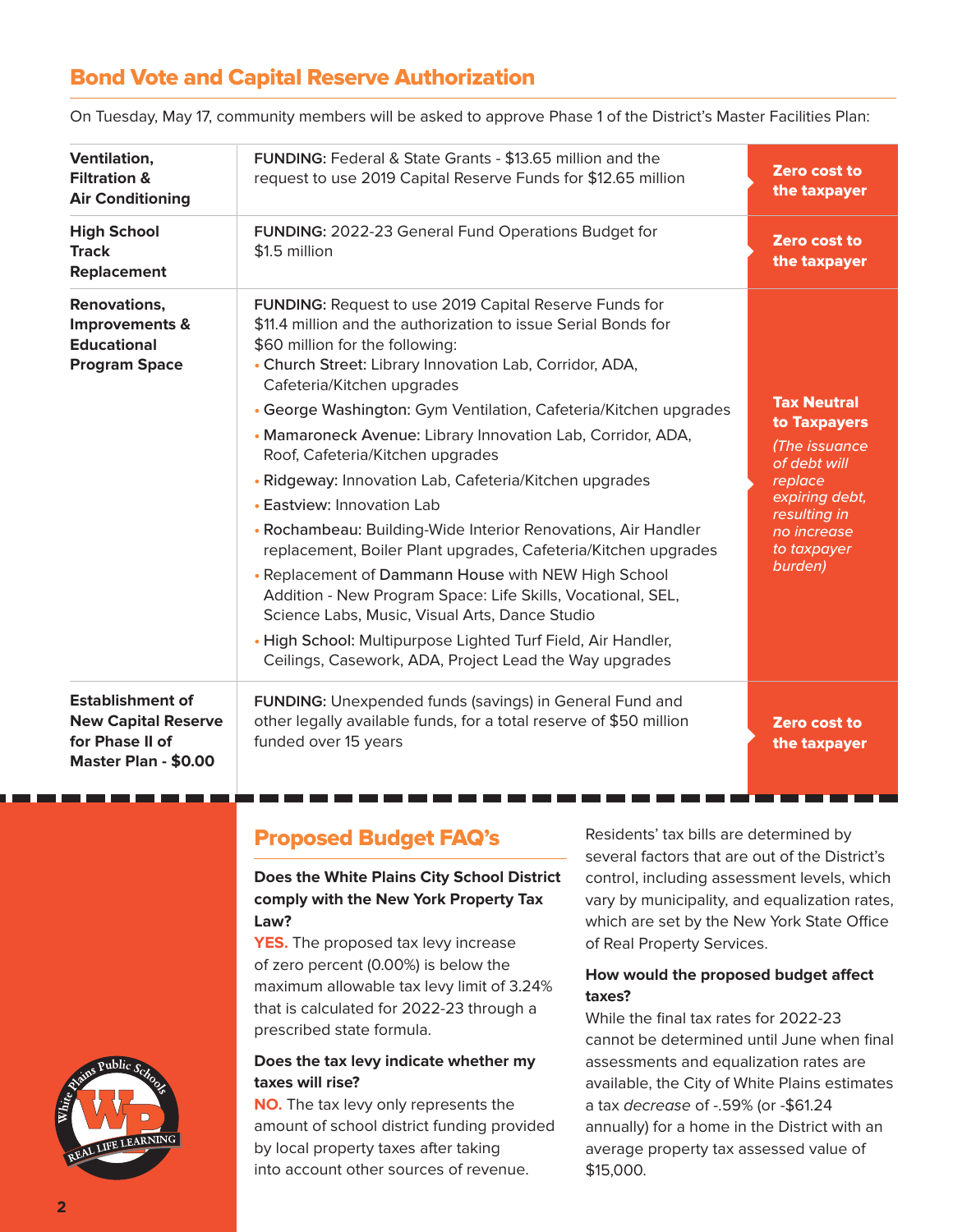# Budget at a Glance

#### WHITE PLAINS BUDGET EXPENSES AND REVENUE BY CATEGORY

| <b>Expenditures Budget</b>     | 2022-2023        | 2021-2022     | \$ Change       |
|--------------------------------|------------------|---------------|-----------------|
| <b>General Support</b>         | \$<br>35,689,667 | \$31,554,696  | 4,134,971<br>\$ |
| Instruction                    | 130,459,192      | 124,193,607   | 6,265,585       |
| <b>Pupil Transportation</b>    | 11,308,046       | 10,790,232    | 517,814         |
| <b>Employee Benefits</b>       | 55,628,585       | 52,840,461    | 2,788,124       |
| Debt Service                   | 9,861,156        | 9,848,404     | 12,752          |
| <b>Transfer to Other Funds</b> | 1,900,000        | 400,000       | 1,500,000       |
|                                | \$244,846,646    | \$229,627,400 | \$15,219,246    |
| <b>Revenue Budget</b>          |                  |               |                 |
| Real Property Tax Levy         | \$197,235,072    | \$197,235,072 | 0.00            |
| State & Federal Aid            | 36,938,753       | 22,282,104    | 14,656,649      |
| Other Tax Items                | 6,264,542        | 5,454,945     | 809,597         |
| Transfers in                   | 2,118,279        | 2,118,279     | 0.00            |
| <b>Charges for Service</b>     | 1,060,000        | 1,360,000     | (300,000)       |
| Other Revenue                  | 1,230,000        | 1,177,000     | 53,000          |
|                                | \$244.846.646    | \$229,627,400 | \$15,219,246    |



# Voter Information

**School Budget Vote** In-person voting will take place Tuesday, May 17, 12pm-9pm. To determine your voting location, go to **www.whiteplainspublicschools.org/Page/22835** and scroll down to "School budget vote."

**Voting Qualifications** To vote in this election, an individual must be a registered voter, a resident of White Plains for 30 days prior to May 17 and at least 18 years of age.

**Absentee Ballots** Registered voters who choose to vote by absentee ballot need to submit an absentee ballot application. These may be requested from the District Clerk, due to absence from the city on election day, or temporary or permanent illness or physical disability, including the risk of contracting/spreading a disease that may cause illness, among other reasons. For additional information, call 914-422-2071.

**Board of Education Election** Voters will elect two members to serve a three-year term on the Board, beginning July 1, 2022. Candidates are incumbents Sheryl Brady and Charlie Norris.

# votes